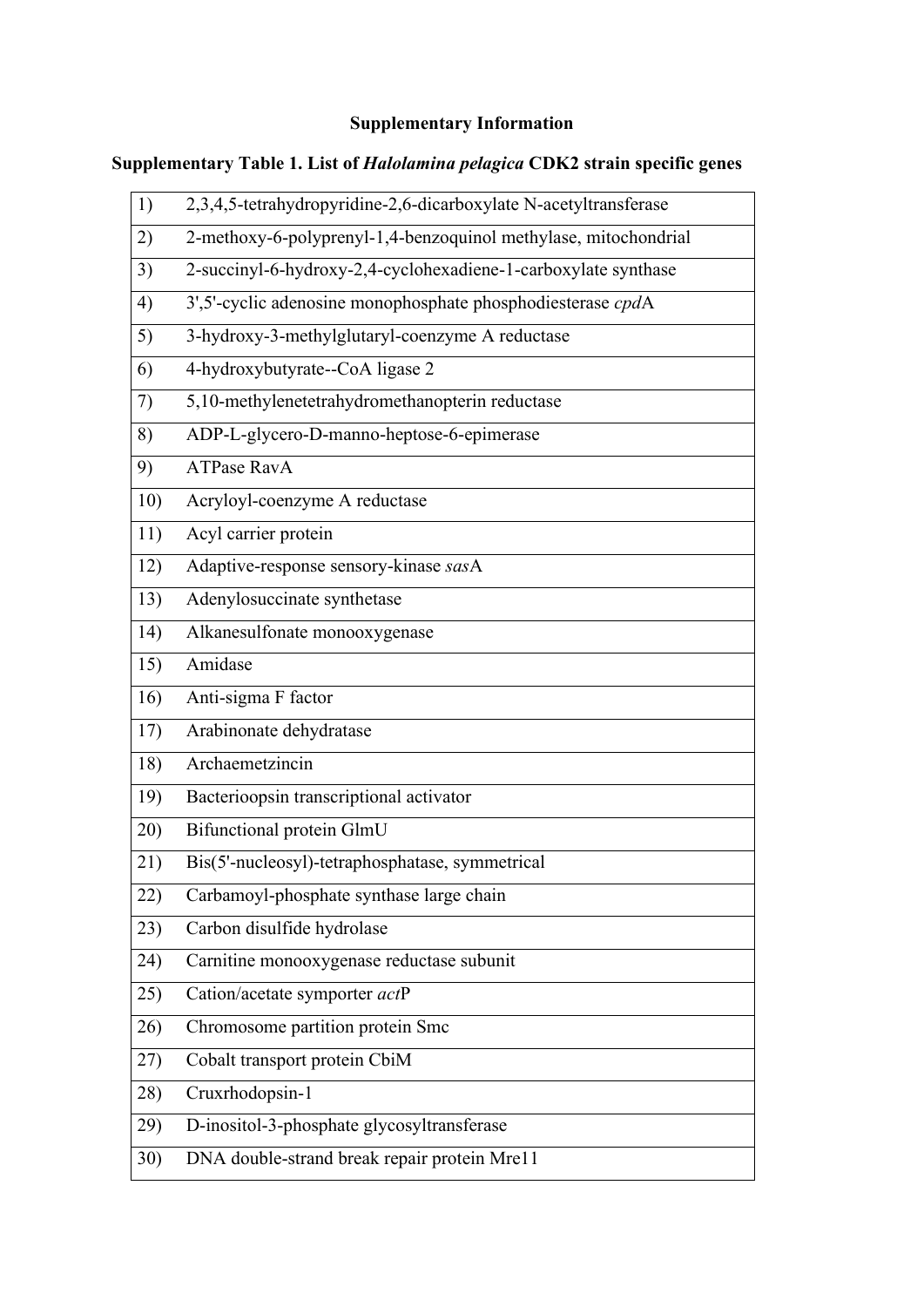| 31) | DNA mismatch repair protein MutL                              |
|-----|---------------------------------------------------------------|
| 32) | DNA polymerase sliding clamp                                  |
| 33) | Divalent-cation tolerance protein CutA                        |
| 34) | Energy-coupling factor transporter transmembrane protein EcfT |
| 35) | F420-dependent glucose-6-phosphate dehydrogenase              |
| 36) | Flagellin A2                                                  |
| 37) | GTP cyclohydrolase III                                        |
| 38) | HTH-type sugar sensing transcriptional regulator TrmBL1       |
| 39) | HTH-type transcriptional regulator SgrR                       |
| 40) | Halolysin                                                     |
| 41) | Hydroxyacylglutathione hydrolase                              |
| 42) | Inositol 2-dehydrogenase/D-chiro-inositol 3-dehydrogenase     |
| 43) | L-2-hydroxyglutarate dehydrogenase                            |
| 44) | L-aspartate oxidase                                           |
| 45) | L-threonine 3-dehydrogenase                                   |
| 46) | Lycopene beta-cyclase                                         |
| 47) | Methionine aminopeptidase 1, mitochondrial                    |
| 48) | Minichromosome maintenance protein MCM                        |
| 49) | Multidrug resistance protein MdtG                             |
| 50) | Mycothiol acetyltransferase                                   |
| 51) | NADH pyrophosphatase                                          |
| 52) | Na(+)-translocating NADH-quinone reductase subunit F          |
| 53) | Nucleoside triphosphatase NudI                                |
| 54) | O-succinylhomoserine sulfhydrylase                            |
| 55) | Outer membrane protein assembly factor BamB                   |
| 56) | PanD regulatory factor                                        |
| 57) | Phosphoglucomutase/phosphomannomutase                         |
| 58) | Phosphomethylpyrimidine synthase                              |
| 59) | Polyphosphate kinase                                          |
| 60) | Potassium-transporting ATPase ATP-binding subunit             |
| 61) | Prefoldin subunit beta                                        |
| 62) | Proline iminopeptidase                                        |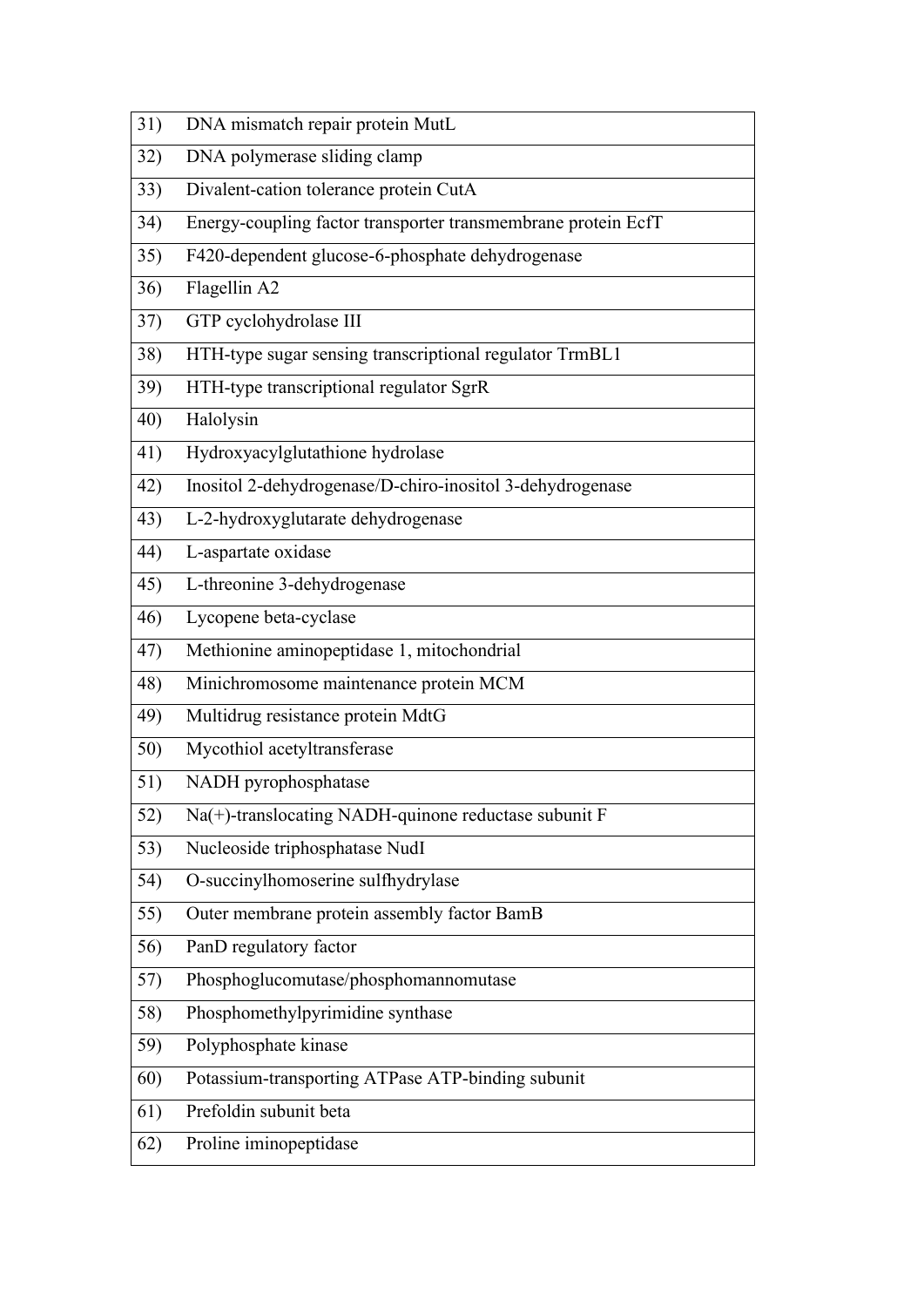| 63) | Proline--tRNA ligase                                               |
|-----|--------------------------------------------------------------------|
| 64) | Protein-export membrane protein SecF                               |
| 65) | Putative flagella-related protein H                                |
| 66) | Putrescine transporter PotE                                        |
| 67) | Quinolinate synthase A                                             |
| 68) | RNA polymerase-associated protein RapA                             |
| 69) | RNA pyrophosphohydrolase                                           |
| 70) | Release factor glutamine methyltransferase                         |
| 71) | Ribosomal RNA small subunit methyltransferase C                    |
| 72) | Sensor histidine kinase RcsC                                       |
| 73) | Small heat shock protein HSP16.5                                   |
| 74) | Small-conductance mechanosensitive channel MscMJ                   |
| 75) | Spermidine N(1)-acetyltransferase                                  |
| 76) | Spermidine export protein MdtI                                     |
| 77) | Superoxide dismutase [Mn] 1                                        |
| 78) | Thermostable carboxypeptidase 1                                    |
| 79) | Thioredoxin                                                        |
| 80) | Tol-Pal system protein TolB                                        |
| 81) | Trans-aconitate 2-methyltransferase                                |
| 82) | Transcription initiation factor IIB                                |
| 83) | Trehalose/maltose import ATP-binding protein MalK                  |
| 84) | Tubulin-like protein CetZ1                                         |
| 85) | Tungsten-containing aldehyde ferredoxin oxidoreductase             |
| 86) | Tyrosine recombinase XerC                                          |
| 87) | UDP-N-acetyl-D-mannosamine dehydrogenase                           |
| 88) | UDP-glucose 6-dehydrogenase AglM                                   |
| 89) | UDP-sulfoquinovose synthase                                        |
| 90) | UTP--glucose-1-phosphate uridylyltransferase AglF                  |
| 91) | Undecaprenyl-phosphate 4-deoxy-4-formamido-L-arabinose transferase |
| 92) | Vitamin B12 import ATP-binding protein BtuD                        |
| 93) |                                                                    |
|     | Xaa-Pro dipeptidase                                                |